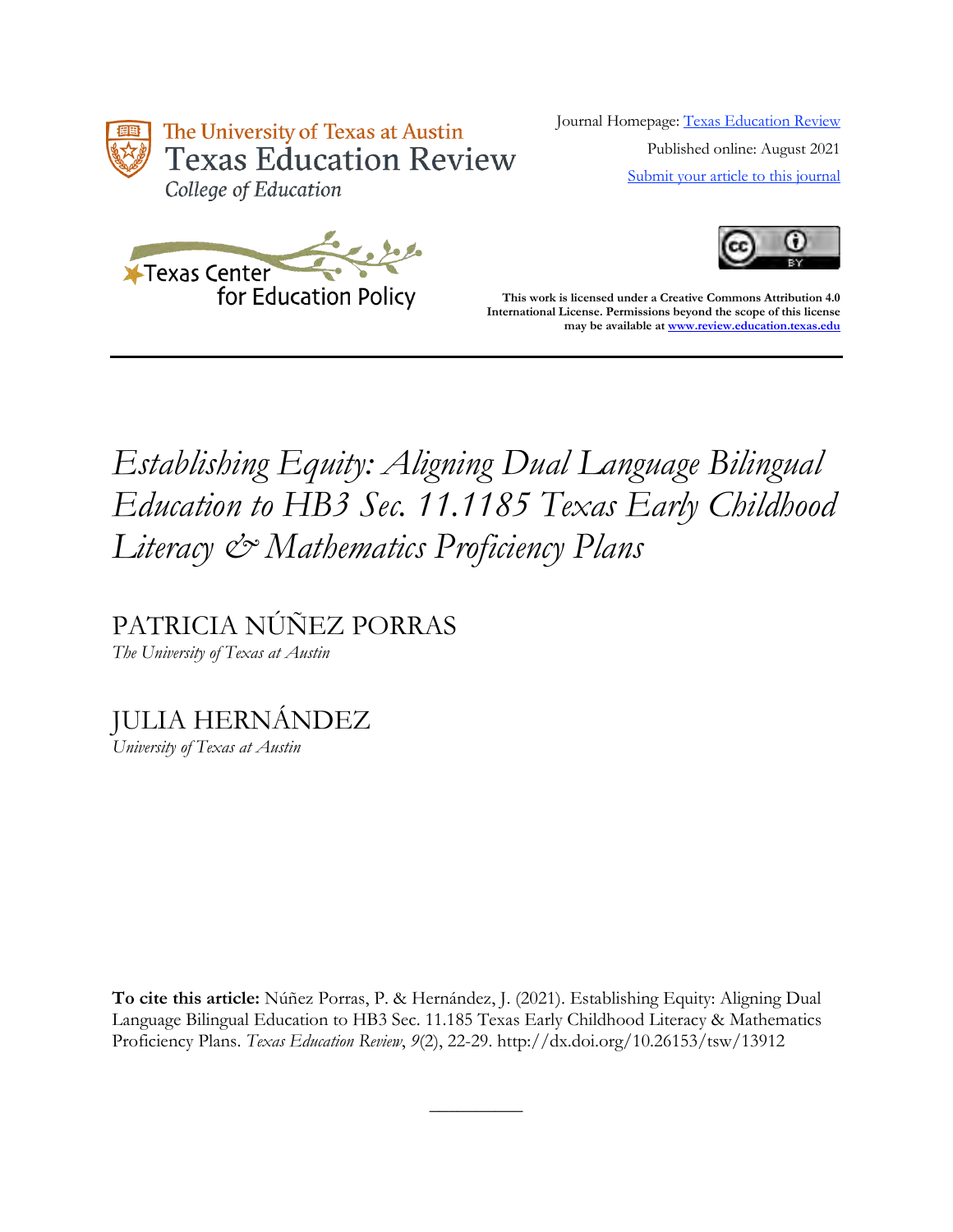#### **Establishing Equity: Aligning Dual Language Bilingual Education to HB3 Sec. 11.1185 Texas Early Childhood Literacy & Mathematics Proficiency Plans**

PATRICIA NÚÑEZ PORRAS The University of Texas at Austin

JULIA HERNÁNDEZ The University of Texas at Austin

#### **Executive Summary**

To the chair of the Education Committee, this policy brief provides recommendations that address dual language bilingual education and the House Bill 3 (HB3) Texas Early Childhood Literacy & Mathematics Proficiency Plans requirement. How can the HB3 Texas Early Childhood Literacy & Mathematics Proficiency Plan requirement set appropriate reading goals for dual language students designated as English Learners? These recommendations are attentive to the unique trajectory of developing literacy in two languages (biliteracy) and accurately report students' biliteracy growth. Adopting the stated recommendations will ensure valid measures of students' literacies, establish a fairer and more effective accountability system, and drive an accurate appropriation of funds to support robust dual language bilingual education implementation. It is noteworthy to state that the recommendations are consistent with the Education Finance Committee's core principle that students meet the state's educational expectation of 60 percent of students meeting the third grade reading standard by 2030 (TEA, 2018).

#### **Inequitable Literacy Metrics & Bilingual Learners**

Currently, Texas serves over one million students designated as English Language learners, emergent bilinguals. The population of emergent bilingual students has increased significantly from 800,554 in the 2008- 09 school year (Latham Sikes, C., & Villanueva, C., 2021). Nationally, Texas has also held onto its years-long lead as the state that has experienced the largest annual numeric increase of Hispanic residents since 2010 (Ura, A., Ahmed, N., 2018). "As of the 2019-2020 school year, EL students in pre-K through third grade comprised 44% of all EL students in the public education system. English learners in the elementary grades (preK-5th) make up 62% of all identified ELs in Texas schools'' (Ura, A., Ahmed, N., 2018). Following a failure to reform the state's school finance formula in a special session during 2017, the Commission on Public School Finance was instated by and submitted a report with recommendations to the legislature before the start of the 86<sup>th</sup> (Texas Education Agency, n.d.). Among these recommendations were proposed new allotments and programs to improve early literacy including one for Dual Language education programming (TEA, 2017).

Historically, reporting literacy development for students in bilingual education programs, including One and Two-Way dual language programs<sup>1</sup>, has been problematic (Arteagoitia, I., & Yen, S. J.

 $<sup>1</sup>$  Dual Language education refers to the bilingual program that provides grade level content and literacy in two lan-</sup> guages, English and another program language. One-Way Dual Language programs are configured by participating students that are designated as English Learners. Two-Way Dual Language programs serve two student groups, students designated as English learners and students who are monolingual or dominant in English at the time of enrollment (Howard, 2018).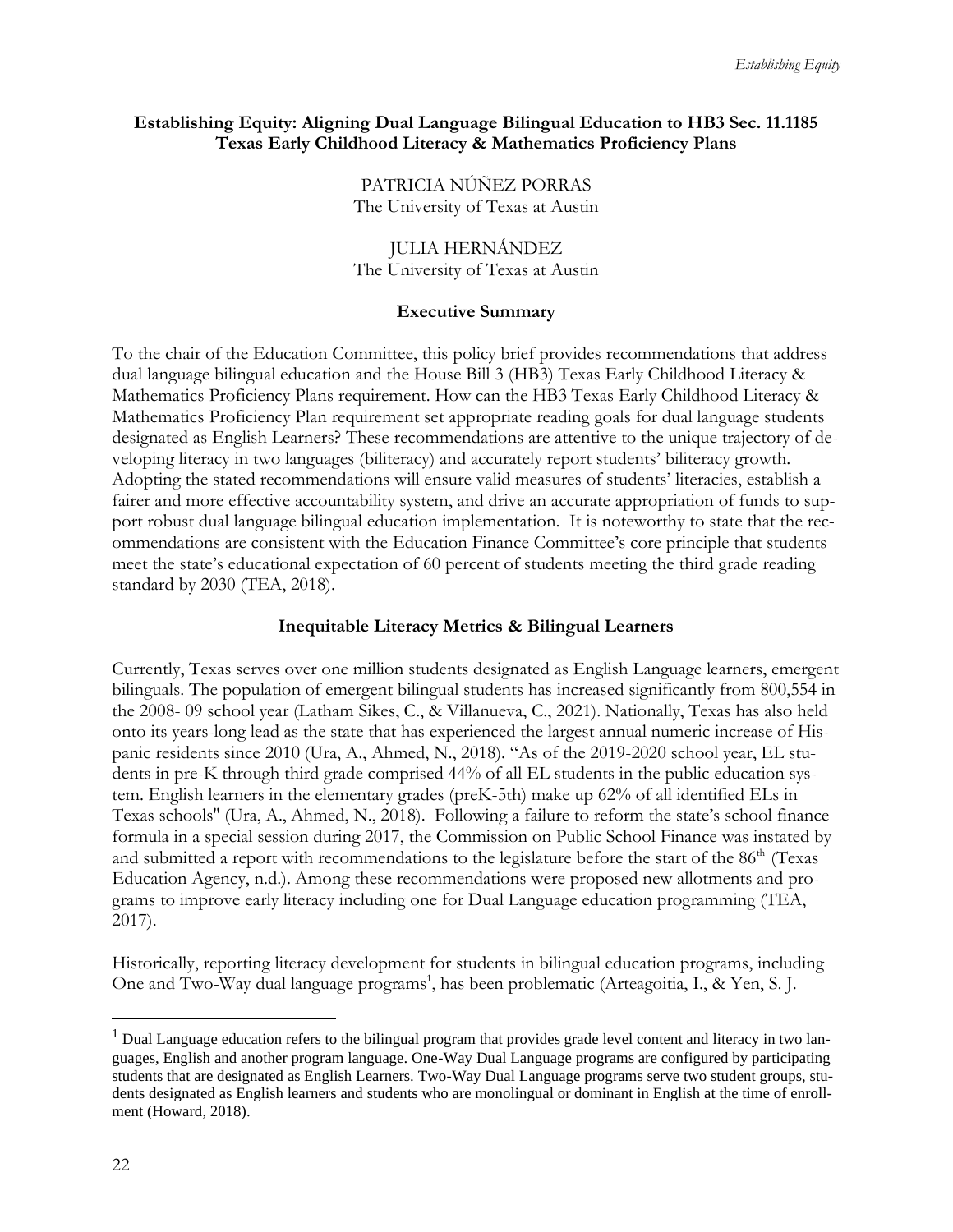2020; Valdés, G., & Figueroa, R.A. 1994). Arteagoitia and Yen (2020) brought attention to the issue when they explained that "a mere monolingual lens...completely disregards the competencies children who speak a language other than English may have in that language or languages." Districts require and track literacy growth in only one of the two program languages, traditionally English. The screeners, diagnostic evaluations, and assessments administered in these programs use metrics that are monolingually-normed for English. The use of monolingual metrics produces systematic measurement error and seriously affects emergent bilinguals' outcomes by limiting bilingual students' ability to demonstrate their full literacies (Abedi & Linquanti 2012, Solano-Flores, 2016). The misalignment occurs when monolingual metrics are used to measure the literacies of emergent bilingual students. To ensure equity in dual language bilingual education, both program languages must be recognized in assessment practices to capture the wide range of knowledge and skills held across both program languages, support dual language bilingual education goals, and adequately address students' academic needs (Arteagoitia, I., & Yen, S. J., 2020).

The conventional narrative during the COVID-19 pandemic is that students, especially students of color, will experience a considerable amount of learning loss (Taboada, M. B. 2020; Dorn, E., Hancock, B., Sarakatsannis, J., & Viruleg, E. 2020). Monolingual assessment practices and the use of monolingual screeners, diagnostic evaluations and assessments will only exacerbate the erroneous perception of emergent bilinguals as underperforming. This underlines the need to change the current system of assessment practices, tools, and reporting that fail to both accurately capture the existing literacy-related aptitudes that emergent bilinguals already possess and allow emergent bilinguals to fully demonstrate their biliteracy growth.

Inequitable monolingual assessment practices reinforce and are reinforced by deficit frameworks. These frameworks, with a long history and still prominent today, have been institutionalized in our systems of education and often drive educational thought and practice (Valencia, R., 1997). Schooling within these systems has pathologized the language and cultural practices of minoritized groups. Influential and problematic studies like Hart and Risley (1995), whose "word gap'' research concluded that the linguistic "deficiencies" were the cause of academic failures have provided the modern foundations of these longstanding deficit frameworks (Dudley- Marling, C. & Lucas, K., 2009). These studies have resulted in and continue to shape the educational structures and systems that reflect monolingualism and its norms as the only standard for all students.

# **Early Childhood Literacy & Mathematics Proficiency Plan: "Trajectories Toward Biliteracy"**

The misalignment of assessment metrics for emergent bilinguals has long had serious detrimental consequences (Valdés, G., & Figueroa, R.A. 1994). One of these, known as *consequential validity,* refers to specific contexts where results are used to falsely identify emergent bilinguals as "struggling." The "struggling" label has exacerbated inequitable education design for emergent bilinguals which denies access to high-quality learning experiences. This perpetuates the "increase in rote learning," which has led to *a "decline* of teaching methods that encourage higher-order thinking skills, the writing of essays, and conducting research" (García, 2009, p.369; see also Glaser, 1990).

Given such inequitable effects on the learning experiences of emergent bilingual students, the current assessment practices for measuring emergent bilinguals' literacy growth must change. Students in dual language bilingual education are developing literacy in two languages simultaneously (biliteracy) and will have skills that display themselves in the use of both of their languages. Therefore,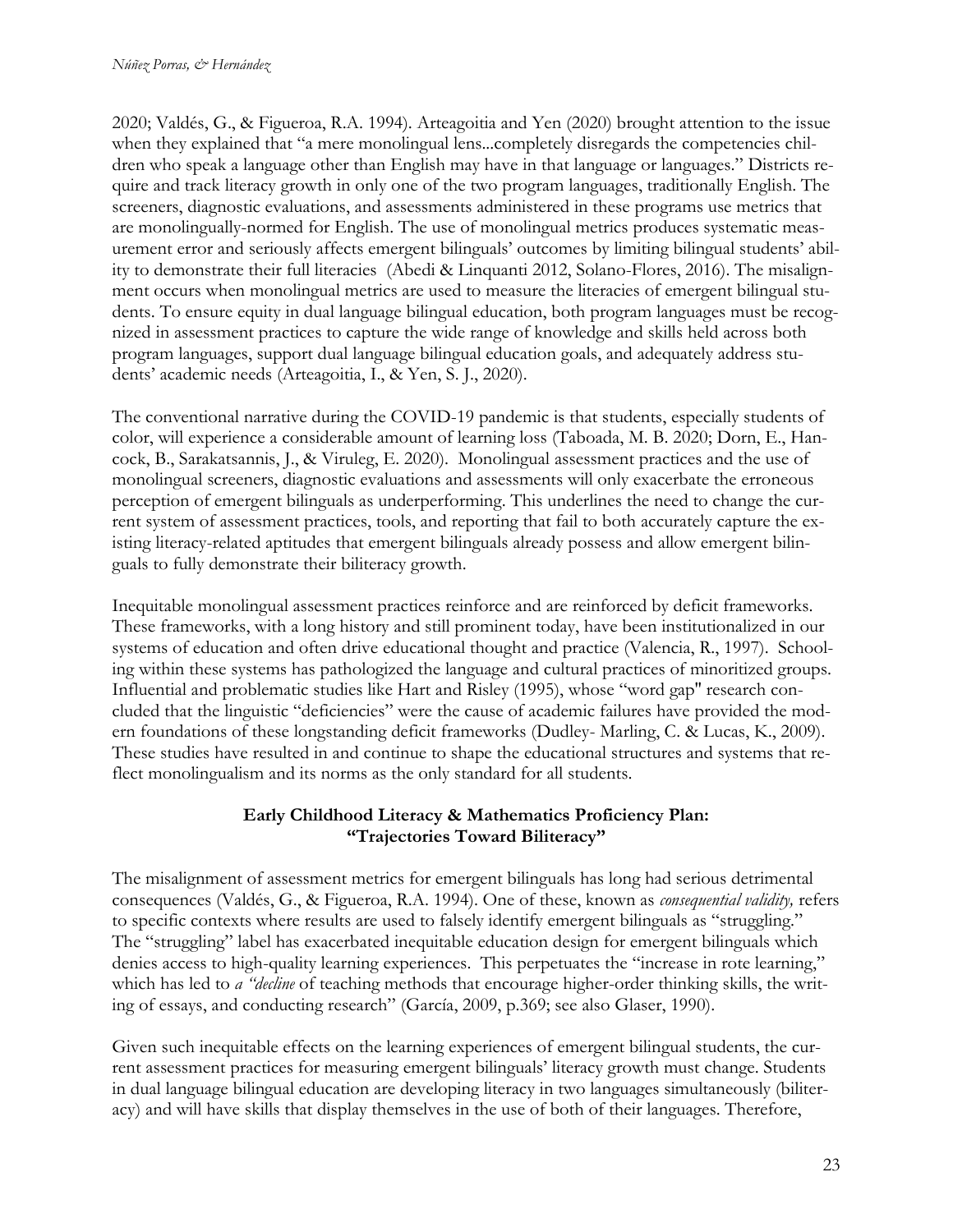equitable assessment practices for emergent bilinguals would capture literacy growth in both program languages. A biliteracy approach for measuring literacy growth will allow students to demonstrate what they know across their two languages, therefore providing teachers, policy makers and students themselves a more holistic and accurate picture of their literacy capabilities.

Acquisition of literacy in multiple languages requires reading goals that differ from monolingual (only-target language or only-English) literacy development, not because they are unattainable but because the progression of literacy development is *different*. One promising approach, "Trajectories Toward Biliteracy," includes reading goals in both program languages established as "targeted zones." Hopewell and Escamilla's (2010) findings reposition emergent bilinguals (designated as ELs), as meeting literacy goals where before monolingually-normed assessments deemed them to be "struggling." The table below shows the results of a literacy study conducted with a population of third-grade emergent bilinguals. When data in only one program language was analyzed, 84% of 3rd grade emergent bilinguals were flagged as underperforming and requiring individual support. However, when *both* the English and Spanish literacy scores were collected to measure literacy development, only 40% of the students met criteria for needing individual support. This meant that an overwhelming 60% percent of students actually met the third grade literacy standard. The sharp contrast in this analysis reveals the importance of considering students' full linguistic resources to determine literacy proficiency.

# **Table 1**

|                                  | <b>English Language</b><br>scores only-DRA2 | Spanish language read-<br>ing scores only -EDL2 | Trajectory toward<br>biliteracy- $EDL2 +$<br>DRA <sub>2</sub> |
|----------------------------------|---------------------------------------------|-------------------------------------------------|---------------------------------------------------------------|
| $%$ requiring ILP                | $83.6\%$ (n= 224)                           | $55.3\%$ (n=148)                                | $39.6\%$ (n=106)                                              |
| $\%$ not requiring<br><b>ILP</b> | $16.4\%$ (n=44)                             | 44.7% $(n=120)$                                 | $60.4\%$ (n=162)                                              |

*Students Requiring Individual Literacy Plan* (Hopewell and Escamilla, 2013)

*Note*. ILP = Individual Literacy Plan; EDL = *Evaluación del Desarrollo de Lecto-escritura*; DRA = Developmental Reading Assessment.

The dual-language education goal of attaining high proficiency levels of bilingualism and biliteracy calls for an appropriate way to measure progress (Howard, 2018). Starting from the idea that emergent bilingual students draw on all their linguistic resources to develop literacy, Escamilla and Hopewell (2010; 2014) provide an important model for assessment that normalizes metrics of literacy development in and between students' two languages. In dual-language programs, languages and literacies develop cohesively and in reciprocal ways— put another way, they develop bidirectionally, expanding on each other.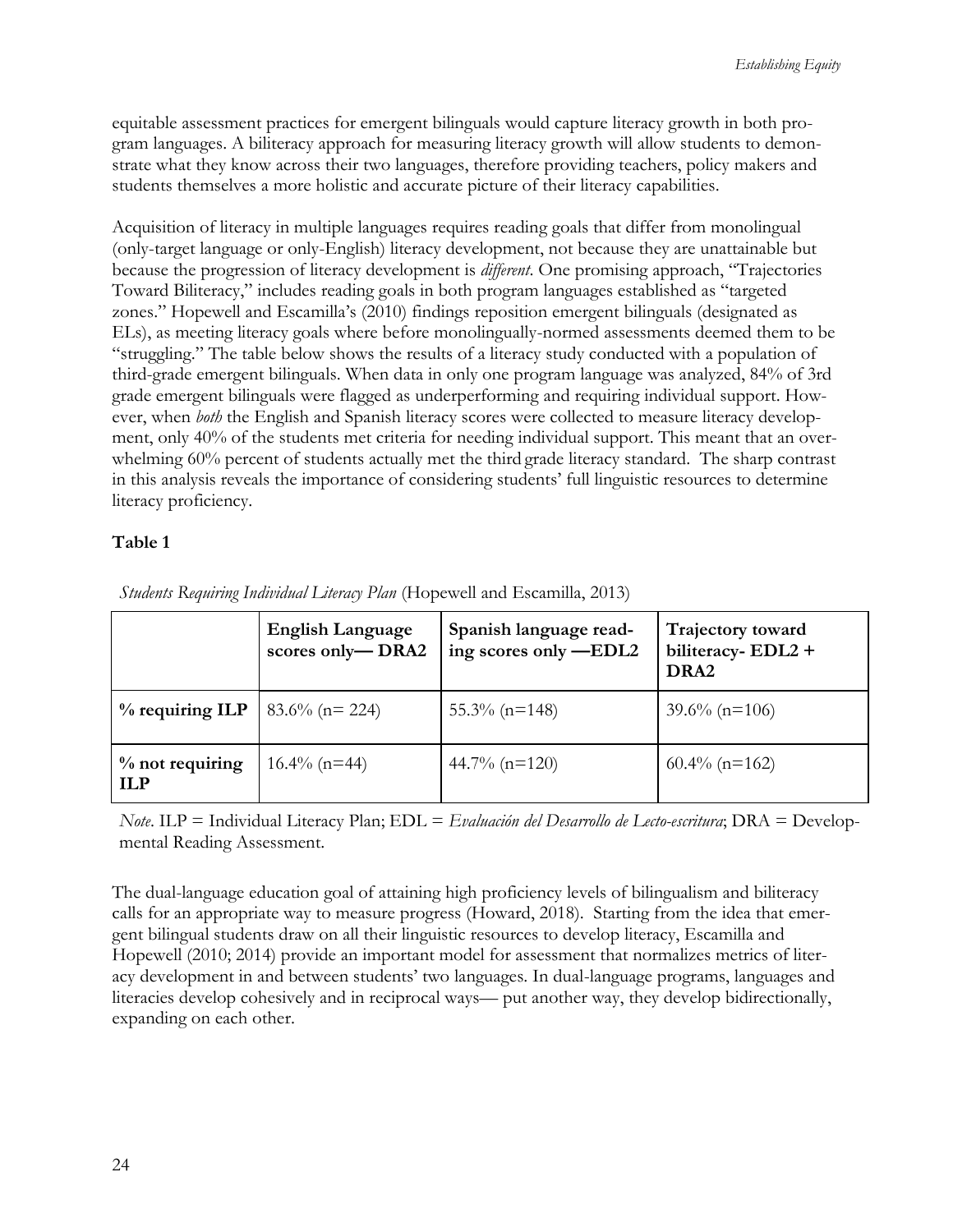# **Existing Policy**

According to HB3 (2019), Texas Early Childhood Literacy & Mathematics Proficiency Plan, (Sec. 11.185) districts are required to design a plan to report data collection on students' literacy growth by identifying specific annual reading goals in kindergarten through third grade. Current policy allows a district's literacy proficiency plan to set separate goals for students in a bilingual education or special language program. While the policy clearly acknowledges the need to set and align goals specific to a students' program enrollment, the policy would be strengthened by *requiring* separate goals for one- and two-way dual language bilingual education programs that include both English and the target language.

Setting reading goals in *both* program languages must be prioritized to improve the schooling opportunities and experiences of emergent bilinguals. The need to differ from a monolingual literacy trajectory is evident, not because the monolingual goals are unattainable, but because the trajectory of biliteracy is *different*. For educators and policymakers, recognizing and leveraging key differences between monolingualism and bilingualism shifts the pervasive deficit view of emergent bilinguals' academic potentials to a more asset-based frame. This shift impacts curriculum and pedagogy in ways that have profound effects on teaching and learning.

# **Accurate Assessment Leads to Effective Spending**

In the last session, the 86th Texas legislature placed heavy emphasis on resourcing the education of students identified as economically disadvantaged and English learners (TEA 2019). House Bill 3 was passed and sets various allotments, including a dual language education funding allotment. Robust dual language programs are costly (Lara-Alecio et al., 2005) and the dual language allotment requires attaching compliance and monitoring measures to support dual language implementation (TECELI, 2021). These measures also serve as criteria to allocate funds appropriately for emergent bilinguals. Well-implemented monitoring and compliance measures give emergent bilinguals access to high-quality learning environments that appreciate and foster high proficiency levels of bilingualism and biliteracy.

Hopewell and Escamilla (2014) explain that in an era of monetary shortfalls in public education, resources could be better used to develop appropriate assessments as opposed to using flawed ones that systematically misdiagnose youth and the unnecessary interventions that are developed as a response. Furthermore, monolingual literacy assessments that are currently used to measure the literacy development of bilingual students are costly and further burden districts with unnecessary expenses (Hopewell & Escamilla 2014).

# **Figure 1**

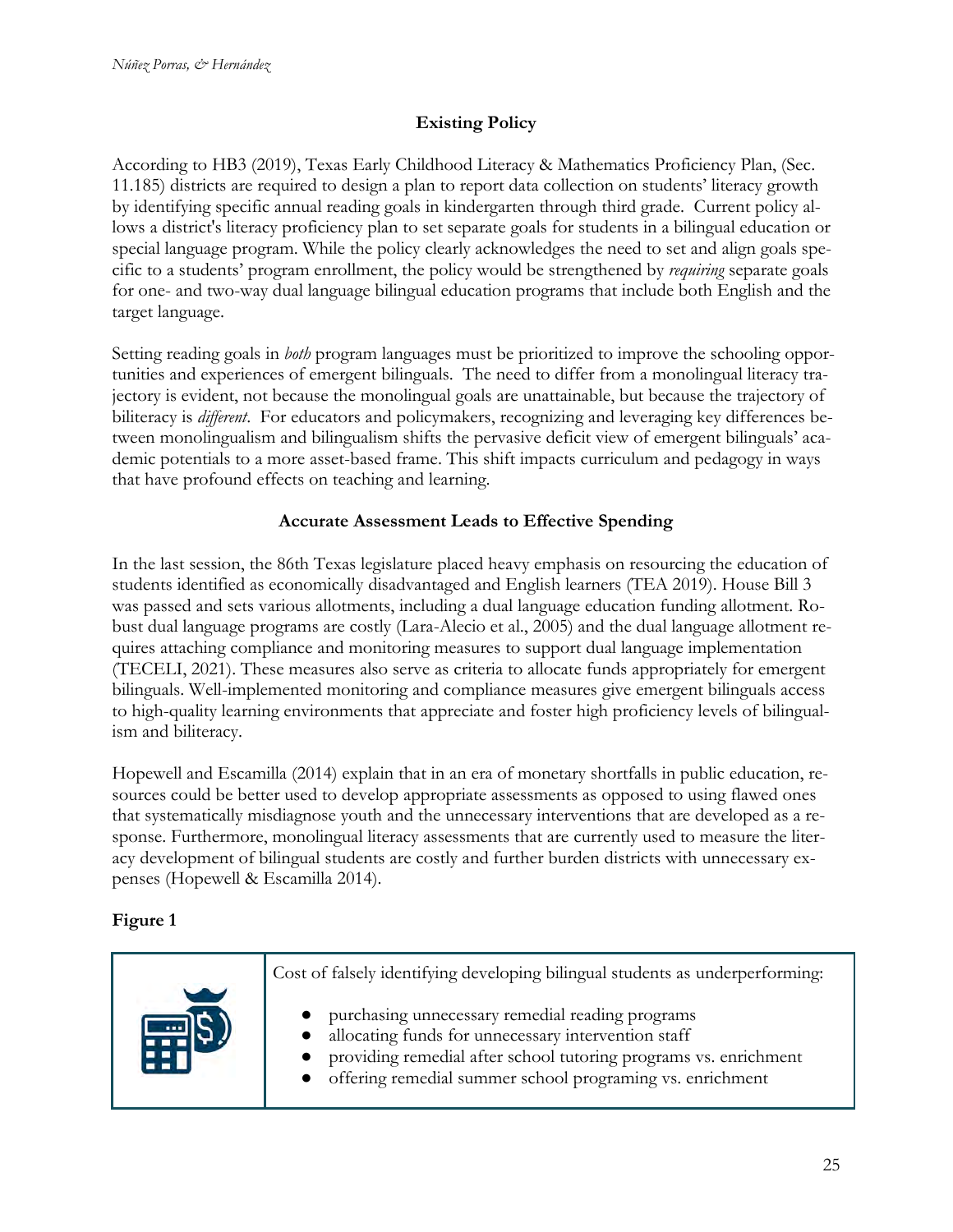# **Policy Recommendations**

In order for Texas to adequately serve emergent bilinguals, it must write policies that systematically safeguard equity. The following recommendations ensure equity and strengthen current policy by guiding districts to use metrics that allow developing bilinguals to fully access and demonstrate their literacy skills across multiple languages. These recommendations are based on a robust body of research and the known benefits of bilingualism.

# **Mandate Annual Biliteracy Goals**

Mandate district's literacy proficiency plan to develop separate goals for dual language programs and establish a bilingual trajectory. Districts must identify specific annual reading goals in both program languages (Kindergarten-third grade) based on instruments being used (Hopewell & Escamilla 2010, 2014).

## **Require Accountability Measures in Both Program Languages**

Require one- and two-way dual language programs to report annual student reading growth in both of the program languages. This mandate ensures accountability of dual language implementation (Hopewell & Escamilla 2010, 2014; TECELI, 2021).

These recommendations serve as safeguards to the overidentification of emergent bilinguals as underperforming and ensure that districts capitalize on the students' full linguistic abilities with allocated funds used as intended to provide an equitable education for all students.

## **Conclusion**

In summary, the current  $87<sup>th</sup>$  Texas legislative session can amend existing policy through revisions that increase the accuracy of literacy growth measurement, reduce costs, and strengthen the fidelity of dual language bilingual education program implementation.

The recommendations place an additive lens on policy. Such a policy would ensure students are able to showcase the academic advantages that their bilingualism and biliteracy afford them (Bialystok, E., Craik, F. I., & Luk, G., 2012). Ultimately, these policy recommendations reframe the current deficit narrative students designated as English Learners have historically endured due to the misalignment of assessment practices. The Texas Commission on Public School Finance set forth a goal of 60 percent of the student population meeting reading proficiency by 2030. The recommended policy amendments promise to support such an initiative while highlighting the benefits of robust and faithfully implemented dual language bilingual education which benefits all Texans.

 $\overline{\phantom{a}}$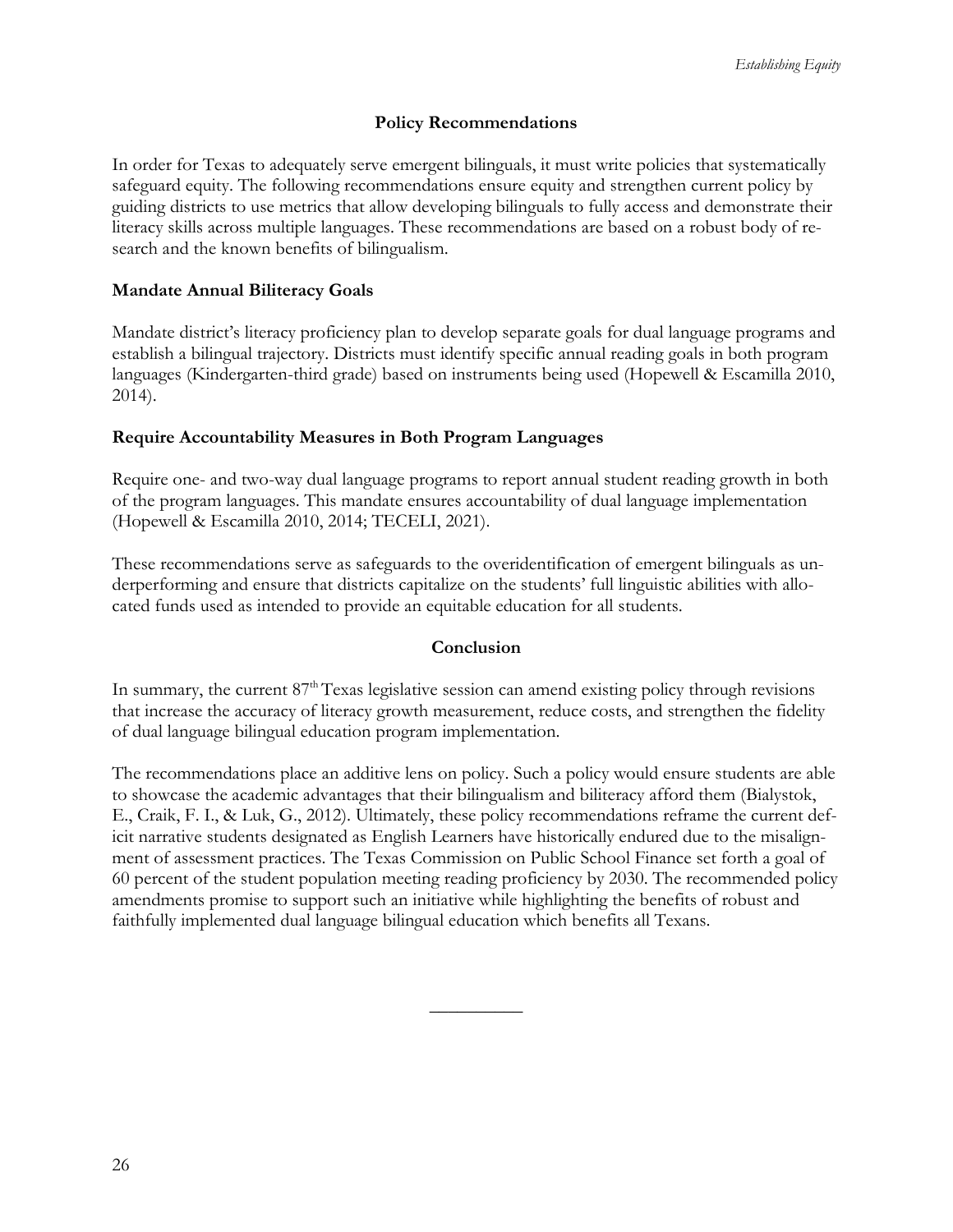**Julia Hernández, M.Ed.,** is a doctoral student in the Educational Leadership and Policy program in the Department of Curriculum and Instruction at the University of Texas at Austin. She is a Latina educator in the field of bilingual education and part of various community dual language bilingual education advocacy organizations. Her research focuses on equitable education of emergent bilingual children in the US that includes policy for social justice, culturally sustaining pedagogies and the view of bilingualism and biliteracy development.

**Patricia Núñez, M.Ed.**, is a doctoral student in Cultural Studies in the Department of Curriculum and Instruction at the University of Texas at Austin. She is a long time Latina educator working in México and the U.S. and continues to work in U.S. public schools in the field of bilingual education. Her research focuses on highlighting the strengths of bilingual communities and students and the revitalization of present and heritage learning practices of the home. She is an active community advocate for equitable access to quality educational programs for traditionally underserved students.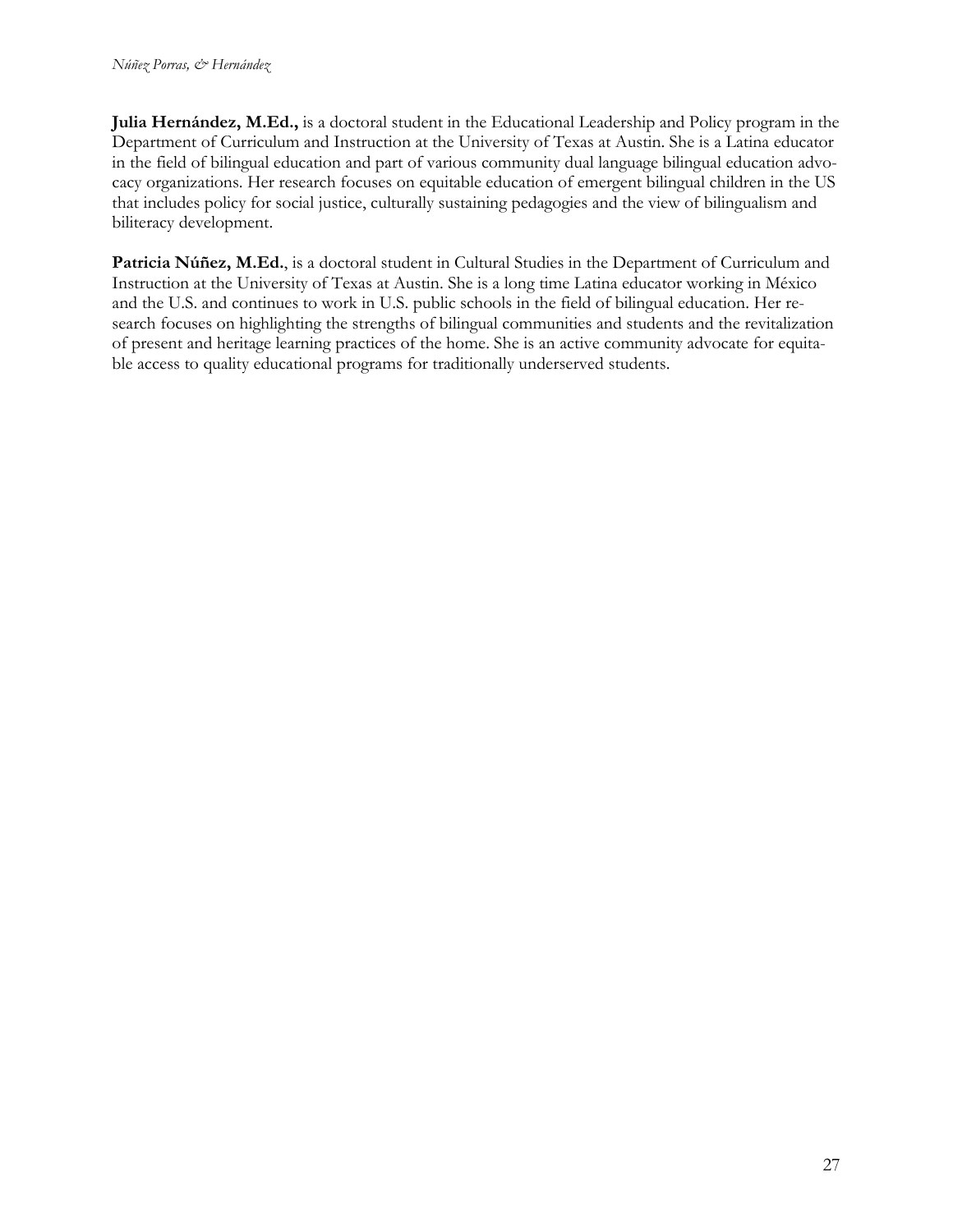#### **References**

- Abedi, J., & Linquanti, R. (2012). *Issues and opportunities in improving the quality of large scale assessment systems for English Language Learners.* Stanford University. [https://ell.stanford.edu/sites/de](https://ell.stanford.edu/sites/default/files/pdf/academic-papers/07-Abedi%20Linquanti%20Issues%20and%20Opportunities%20FINAL.pdf)[fault/files/pdf/academic-papers/07-Abedi%20Linquanti%20Issues%20and%20Opportuni](https://ell.stanford.edu/sites/default/files/pdf/academic-papers/07-Abedi%20Linquanti%20Issues%20and%20Opportunities%20FINAL.pdf)[ties%20FINAL.pdf](https://ell.stanford.edu/sites/default/files/pdf/academic-papers/07-Abedi%20Linquanti%20Issues%20and%20Opportunities%20FINAL.pdf)
- Arteagoitia, I., & Yen, S. J. (2020)*.* Equity in representing literacy growth in dual language bilingual education for emerging bilingual students. *TESOL Quarterly*, *54*(3), 719-742. <https://doi.org/10.1002/tesq.588>
- Bialystok, E., Craik, F. I., & Luk, G. (2012). Bilingualism: consequences for mind and brain. *Trends in Cognitive Sciences*, *16*(4), 240-250.<https://doi.org/10.1016/j.tics.2012.03.001>
- Dorn, E., Hancock, B., Sarakatsannis, J., & Viruleg, E. (2020). *COVID-19 and student learning in the United States: The hurt could last a lifetime.* McKinsey & Company. [https://www.apucis.com/frontend-assets/porto/initial-reports/COVID-19-and-student](https://www.apucis.com/frontend-assets/porto/initial-reports/COVID-19-and-student-learning-in-the-United-States-FINAL.pdf.pagespeed.ce.VHbS948yF4.pdf)[learning-in-the-United-States-FINAL.pdf.pagespeed.ce.VHbS948yF4.pdf](https://www.apucis.com/frontend-assets/porto/initial-reports/COVID-19-and-student-learning-in-the-United-States-FINAL.pdf.pagespeed.ce.VHbS948yF4.pdf)
- Dudley-Marling, C., & Lucas, K. (2009). Pathologizing the language and culture of poor children. *Language Arts, 86*(5), 362-370.
- Escamilla, K., Hopewell, S., Butvilofsky, S., Sparrow, W., Soltero-González, L., Ruiz Figueroa, O., & Escamilla, M. (2014). *Biliteracy from the start: Literacy squared in action*. Caslon Publishing.
- García, Ofelia. (2009). *Bilingual education in the 21st century: A global perspective*. Blackwell Publishing.
- Glaser, R. (1990). *Testing and assessment: O tempora! O mores*. University of Pittsburg, Learning Research and Development Center.
- Hopewell, S., & Escamilla, K. (2014). Struggling reader or emerging biliterate student? Reevaluating the criteria for labeling emerging bilingual students as low achieving. *Journal of Literacy Research*, *46*(1), 68-89. [https://doi.org/10.1177/1086296X13504869](https://doi.org/10.1177%2F1086296X13504869)
- Hopewell, S. & Escamilla, K. (2014). Biliteracy development in immersion contexts*. Journal of Immersion and Content-based Language Education*, *2*(2), 181-195. doi: [10.1075/jicb.2.2.02hop](https://www.researchgate.net/publication/265606139_Biliteracy_development_in_immersion_contexts)
- Howard, E. R., Lindholm-Leary, K. J., Rogers, D., Olague, N., Medina, J., Kennedy, B., Sugarman, J., & Christian, D. (2018) *Guiding principles for Dual Language Education* (3rd ed.). Center for Applied Linguistics.
- Intercultural Development Research Association. (April 2019). *Policy brief: Most English Learners would be excluded from the proposed Dual Language weight*. [https://www.idra.org/wp-content/up](https://www.idra.org/wp-content/uploads/2019/04/Most-English-Learners-Would-Be-Excluded-IDRA-Policy-Brief-2019.pdf)[loads/2019/04/Most-English-Learners-Would-Be-Excluded-IDRA-Policy-Brief-2019.pdf](https://www.idra.org/wp-content/uploads/2019/04/Most-English-Learners-Would-Be-Excluded-IDRA-Policy-Brief-2019.pdf)
- Kennedy B., & Medina J. (2017). *Practitioner brief: Dual Language Education: Answers to questions from the field.* Center for Applied Linguistics. [https://www.cal.org/resource-cen](https://www.cal.org/resource-center/briefs/dual-language-education-answers-to-questions-from-the-field)[ter/briefs/dual-language-education-answers-to-questions-from-the-field](https://www.cal.org/resource-center/briefs/dual-language-education-answers-to-questions-from-the-field)
- Ladson-Billings, G. (2006). From the achievement gap to the education debt: Understanding achievement in schools. *Educational Researcher*, *35*(7), 3-12. [https://doi.org/10.3102/0013189X035007003](https://doi.org/10.3102%2F0013189X035007003)
- Latham Sikes, C., & Villanueva, C. (2021). *Creating a more bilingual Texas: A closer look at bilingual education in the Lone Star state.* IDRA & Every Texan.<http://idra.news/BilingualTx>
- Marian, V., & Shook, A. (2012). The cognitive benefits of being bilingual. *Cerebrum: The Dana Forum on Brain Science*, *2012*, 1-12.
- Solano Flores, G. (2016). *Assessing English Language Learners: Theory and practice* (1st ed.). Routledge.
- Texas Early Childhood English Learner Initiative, (2021). *Texas Early Childhood English Learner Initiative Policy Roadmap,* <https://bilingualtexas.org/roadmap>